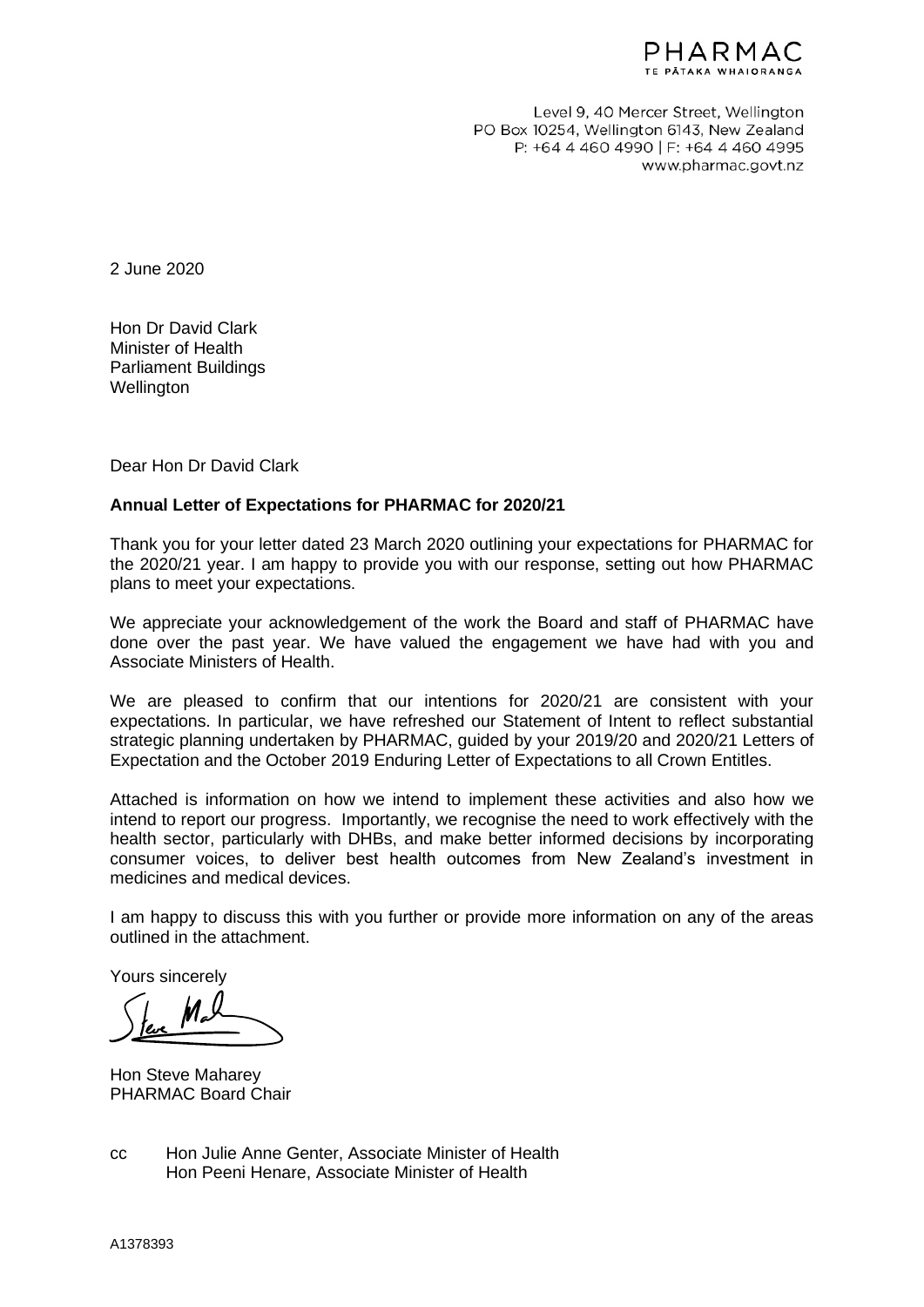## **Appendix One: Our approach to deliver on your expectations**

| <b>Expectation</b>                             | How we plan to meet it                                                                                                                                                                                                                                                                                                                                                                                                                                                                                                                                                                                                                                                                                                                                                                                                                                                                                                                                                                                                                                                                                                                                                                                                                                                                                                                                                                                                                                                                                                                                                                                                                                                                                                                                                                                                                                                                                                                                                                                                                   | How we will report on it                                                                                                                                                                                                                                                          |
|------------------------------------------------|------------------------------------------------------------------------------------------------------------------------------------------------------------------------------------------------------------------------------------------------------------------------------------------------------------------------------------------------------------------------------------------------------------------------------------------------------------------------------------------------------------------------------------------------------------------------------------------------------------------------------------------------------------------------------------------------------------------------------------------------------------------------------------------------------------------------------------------------------------------------------------------------------------------------------------------------------------------------------------------------------------------------------------------------------------------------------------------------------------------------------------------------------------------------------------------------------------------------------------------------------------------------------------------------------------------------------------------------------------------------------------------------------------------------------------------------------------------------------------------------------------------------------------------------------------------------------------------------------------------------------------------------------------------------------------------------------------------------------------------------------------------------------------------------------------------------------------------------------------------------------------------------------------------------------------------------------------------------------------------------------------------------------------------|-----------------------------------------------------------------------------------------------------------------------------------------------------------------------------------------------------------------------------------------------------------------------------------|
| <b>Refresh of Statement of Intent</b><br>(Sol) | We have refreshed our Sol guided by your 2020/21 Letter of Expectations, as well as<br>the October 2019 Enduring Letter of Expectations to all Crown Entities. We have<br>situated our new strategic direction within the overarching health sector outcomes. In<br>doing so we have sought to more clearly articulate the enduring impacts that<br>PHARMAC is looking to achieve.<br>With these impacts as a touchstone, we have identified six strategic priority areas for<br>PHARMAC over the medium term. The strategic priorities represent the areas where<br>we intend to concentrate our efforts to deliver on our purpose and our enduring<br>impacts. Our six strategic priority areas will all contribute to enhancing our role as<br>health and disability system partner and leader in different ways, within the context of<br>the whole system's strategic direction.<br>Our new four-year strategic direction also specifically recognises the importance of<br>increasing public understanding, trust and confidence and developing and<br>maintaining strong and enduring relationships and partnerships. PHARMAC plans to<br>engage in a significant programme of work over the period of the Statement of Intent<br>that will look at how our statutory Consumer Advisory Committee (CAC) and<br>consumers more broadly, are engaged in our strategic work programmes, decision<br>making and implementation processes.<br>We have also taken the opportunity to refresh Te Whaioranga, our Māori<br>Responsiveness Strategy. Te Whaioranga provides a cross-cutting lens through<br>which we will plan and implement each priority - success will only be achieved in<br>each area if we deliver them for and with Māori as a Treaty partner.<br>We also know that in order to succeed in these priorities we need to develop different<br>capabilities and get better at projecting our future capability needs. To support this,<br>PHARMAC has, for the first time, developed a People and Capability Strategy. | PHARMAC's Statement of<br>Performance Expectations (SPE)<br>2020/21 sets out actions that we<br>intend to deliver for our strategic<br>priorities. Progress against these<br>actions will be reported as part of<br>our quarterly SPE reporting and<br>in our Annual Report 2021. |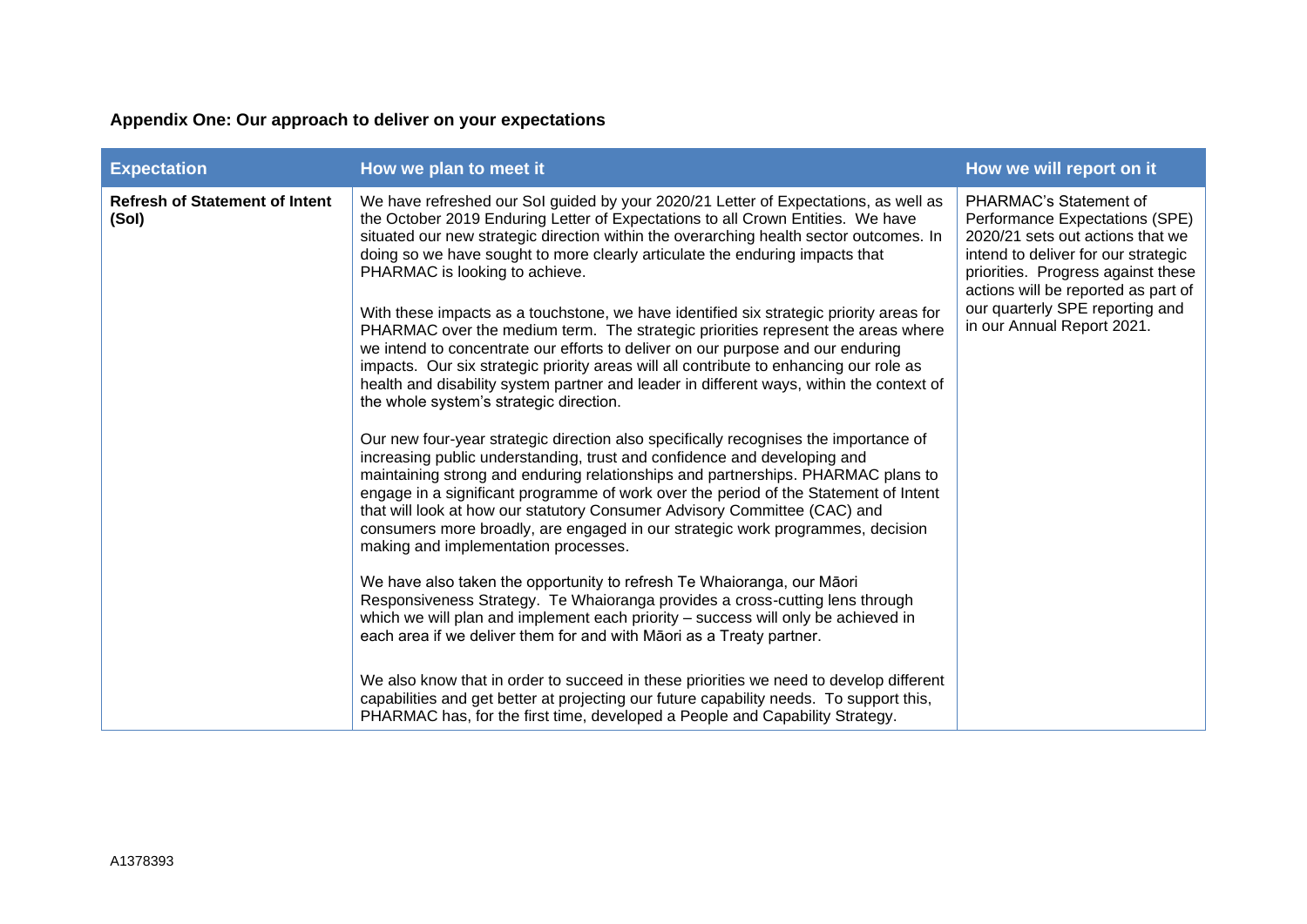| <b>Expectation</b>                        | How we plan to meet it                                                                                                                                                                                                                                                                                                                                                                                                                                                                                                                                                                                                                                                                                                                                                                                                                                                                                                                                                         | How we will report on it                                                                                                                                                                                                                                                                               |
|-------------------------------------------|--------------------------------------------------------------------------------------------------------------------------------------------------------------------------------------------------------------------------------------------------------------------------------------------------------------------------------------------------------------------------------------------------------------------------------------------------------------------------------------------------------------------------------------------------------------------------------------------------------------------------------------------------------------------------------------------------------------------------------------------------------------------------------------------------------------------------------------------------------------------------------------------------------------------------------------------------------------------------------|--------------------------------------------------------------------------------------------------------------------------------------------------------------------------------------------------------------------------------------------------------------------------------------------------------|
| Improving wellbeing through<br>prevention | PHARMAC looks at wellbeing through prevention as part of its decision-making<br>framework, the Factors for Consideration (FFC). There are a range of ways we do<br>this, including estimating the health benefits conferred by a pharmaceutical such as a<br>vaccine, at the individual, family and societal levels. We also consider whether there<br>are benefits to the health system that could arise by funding a preventative<br>pharmaceutical, for example by reducing the need for surgery.<br>Finally, PHARMAC's FFC require us to take into account the Government's health<br>priorities when considering funding a medicine or medical device. Our list of included<br>priorities has recently been updated to include direct reference to improving wellbeing<br>by preventing health conditions.                                                                                                                                                                | We will provide updates on our<br>funding decisions as part of our<br>regular monthly and quarterly<br>reporting.<br>We will report on the number of<br>funding decisions we have made<br>that contribute to improved<br>wellbeing through prevention as<br>part of next year's Annual Report<br>2021. |
| <b>Achieving equity</b>                   | Equitable access and use of medicines has been a focus for PHARMAC over the last<br>three years and continues to be a strong feature of our new strategic direction. There<br>are two main ways we plan to do this.<br>Firstly, we intend to work with others across the health system to improve uptake and<br>use of medicines and other products that we already fund, with a particular focus on<br>community medicines for long-term conditions such as diabetes and gout. This is<br>captured within our work programme for our Equitable access and use strategic<br>priority. Key actions for 2020-21 will be set out in our SPE.<br>The second way is to look at how we decide which medicines to fund. We intend to<br>review how we prioritise medicines to better reflect a focus on equity, wellbeing and<br>to better reflect societal values. This work will be done as part of our <i>Enhance Key</i><br>Functions strategic priority over the next two years. | Quarterly SPE reporting.                                                                                                                                                                                                                                                                               |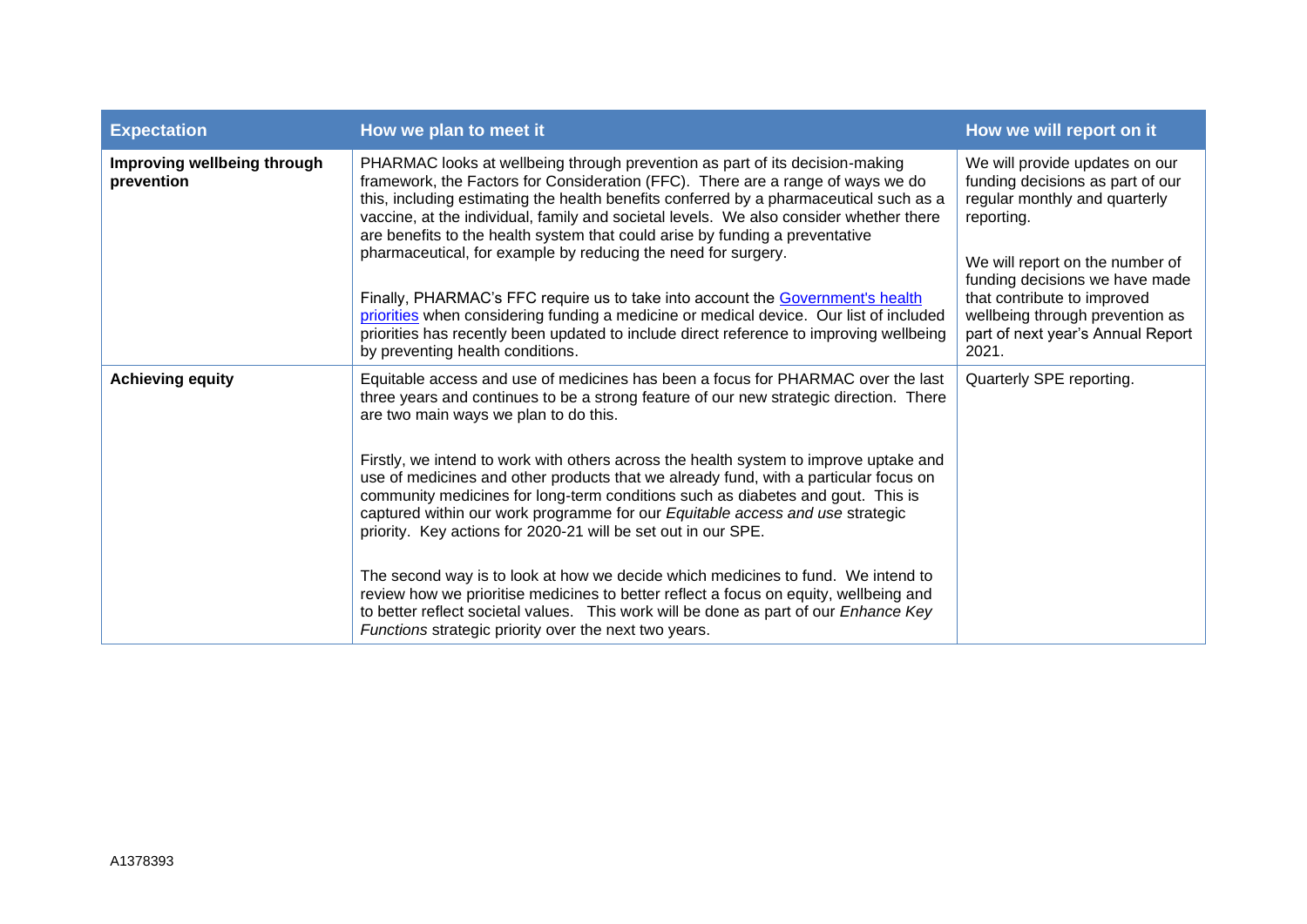| <b>Expectation</b>                                                                            | How we plan to meet it                                                                                                                                                                                                                                                                                                                                                                                                                                                                                                                                                                                                                                                                                                                                                                                                                                                                                                                                                                                      | How we will report on it                                                                                                                                                                                                                                                                                                |
|-----------------------------------------------------------------------------------------------|-------------------------------------------------------------------------------------------------------------------------------------------------------------------------------------------------------------------------------------------------------------------------------------------------------------------------------------------------------------------------------------------------------------------------------------------------------------------------------------------------------------------------------------------------------------------------------------------------------------------------------------------------------------------------------------------------------------------------------------------------------------------------------------------------------------------------------------------------------------------------------------------------------------------------------------------------------------------------------------------------------------|-------------------------------------------------------------------------------------------------------------------------------------------------------------------------------------------------------------------------------------------------------------------------------------------------------------------------|
| <b>Embedding Te Tiriti o Waitangi</b><br>and achieving pae ora (healthy<br>futures) for Māori | PHARMAC recognises that equitable access to medicines for Māori is not enough;<br>we must also uphold the rights that Te Tiriti o Waitangi provides for Māori people. In<br>addition to the equity work described above, we have incorporated the principles of<br>Te Tiriti o Waitangi into our strategic direction framework - Tino rangatiratanga;<br>Equity, Active protection; Options and Partnership (adapted from the<br>recommendations made in the stage one report for Wai 2575, the Health Services<br>and Outcomes Kaupapa Inquiry).<br>In 2020 we refreshed Te Whaioranga 2013-2023 to align and integrate with<br>PHARMAC's new Strategic Direction and respond to wider system expectations for<br>Crown agents to partner with Māori to meet our Te Tiriti o Waitangi obligations.<br>Te Whaioranga, PHARMAC's Māori Responsiveness Strategy, provides a framework<br>for ensuring PHARMAC meets our Te Tiriti o Waitangi responsibilities and achieves<br>best health outcomes for Maori. | We intend to publish our<br>refreshed Te Whaioranga<br>strategy in July 2020, alongside<br>the Sol and SPE.<br>Actions are set out in the Sol and<br>SPE and will be reported on<br>through quarterly SPE reporting.                                                                                                    |
| <b>Governance and financial</b><br>management                                                 | The Board, through its governance arrangements with management, will continue to<br>monitor all aspects of the organisation's performance, including exercising its function<br>to ensure PHARMAC operates in a financially responsible manner and continues to<br>make responsible decisions for the use of the Combined Pharmaceutical Budget, or<br>any other area of expenditure for which PHARMAC may be responsible for<br>managing.<br>As Chair, I will continue to ensure effective governance of PHARMAC and monitor<br>the Boards collective and individual Board member performance on an annual basis,<br>including accountability for delivering equitable health outcomes for New Zealanders.                                                                                                                                                                                                                                                                                                 | Annual Board evaluations.<br>PHARMAC's contribution to<br>delivery of equitable health<br>outcomes for New Zealanders<br>include:<br>Progress reporting against<br>key actions in our Equitable<br>access and use strategic<br>priority.<br>The equity indicators<br>established in PHARMAC's<br>performance framework. |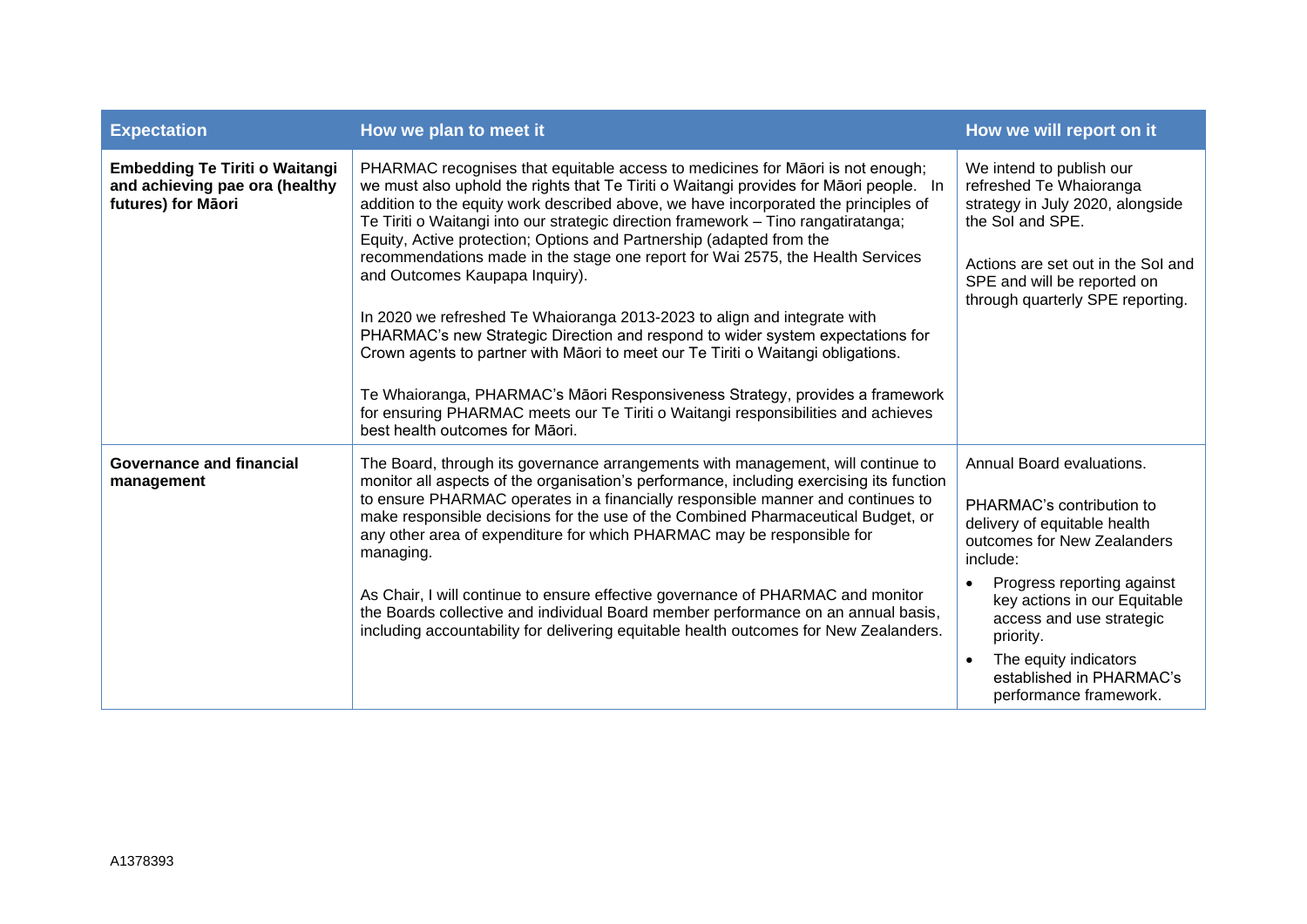| <b>Expectation</b>         | How we plan to meet it                                                                                                                                                                                                                                                                                                                                                                                                 | How we will report on it |
|----------------------------|------------------------------------------------------------------------------------------------------------------------------------------------------------------------------------------------------------------------------------------------------------------------------------------------------------------------------------------------------------------------------------------------------------------------|--------------------------|
| <b>System-wide working</b> | As shown in our new strategic direction, one of PHARMAC's three impact areas is<br>that 'We play a key role in an effective and equitable health system'. This<br>acknowledges that PHARMAC cannot deliver best health outcomes from medicines<br>and medical devices alone - we are part of the wider health and disability system and<br>our planning and decision-making must reflect that. Success will look like: | Quarterly SPE reporting. |
|                            | working with health providers and funders to ensure our funding decisions are<br>able to be implemented smoothly and consistently across the country;                                                                                                                                                                                                                                                                  |                          |
|                            | monitoring and maintaining supply of medicines and vaccines to ensure health<br>outcomes aren't affected by out of stock situations;                                                                                                                                                                                                                                                                                   |                          |
|                            | working collaboratively with the health sector on jointly agreed population health<br>programmes to better meet the needs of New Zealanders; and                                                                                                                                                                                                                                                                       |                          |
|                            | contributing to the health and disability response to improve environmental<br>sustainability.                                                                                                                                                                                                                                                                                                                         |                          |
|                            | Over the next four years we will continue to work collaboratively and support sector<br>wide initiatives including:                                                                                                                                                                                                                                                                                                    |                          |
|                            | working closely with the Ministry of Health to implement the NZ Cancer Action<br>Plan 2019-2029;                                                                                                                                                                                                                                                                                                                       |                          |
|                            | our ongoing efforts to support the successful delivery of the FPIM business case;                                                                                                                                                                                                                                                                                                                                      |                          |
|                            | working with the Ministry of Health and the health sector in response to the<br>Health and Disability System Review; and                                                                                                                                                                                                                                                                                               |                          |
|                            | the Ministry of Health, DHBs and PHARMAC work collaboratively on vaccine<br>$\bullet$<br>responses to local and national outbreaks of disease.                                                                                                                                                                                                                                                                         |                          |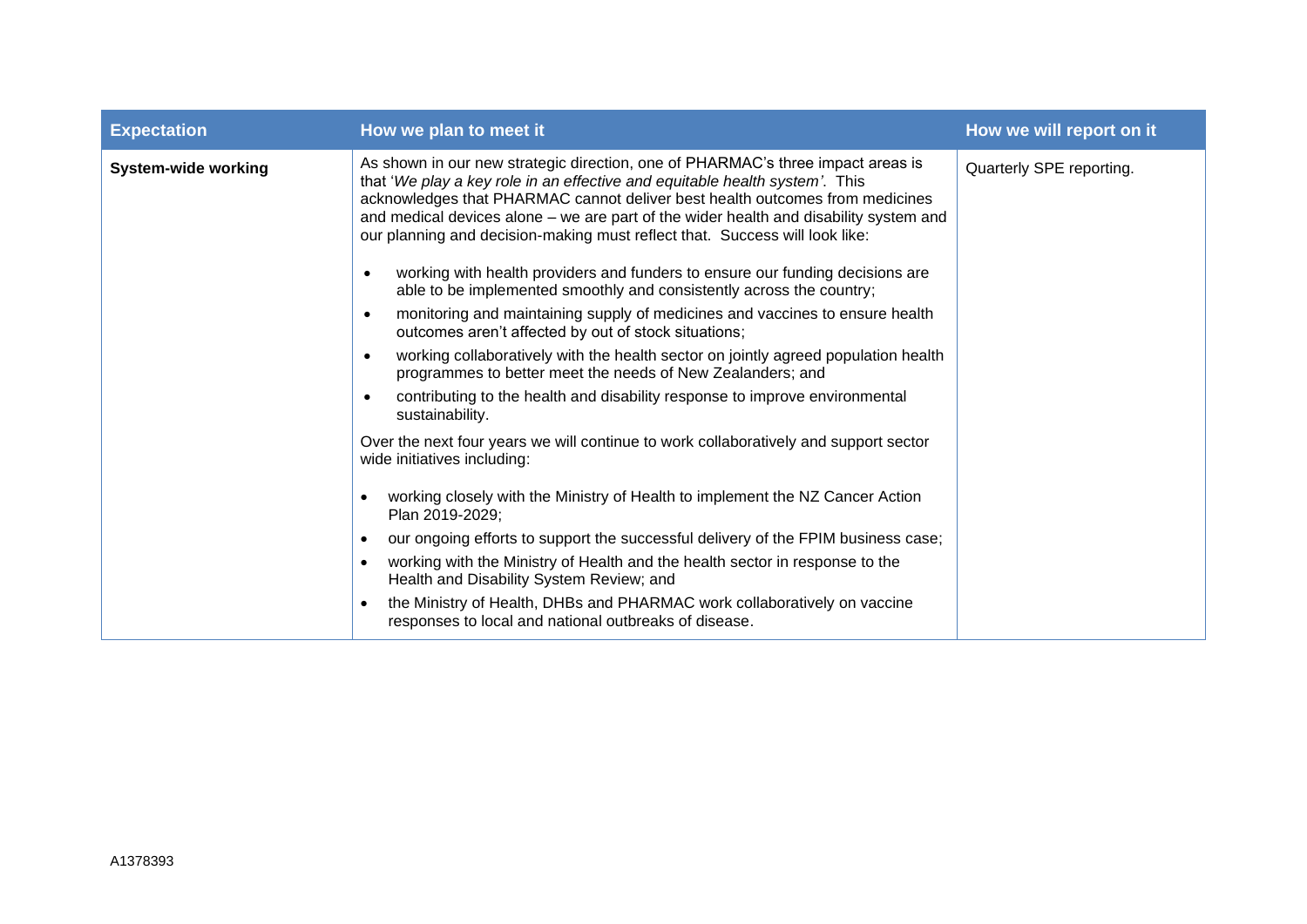| <b>Expectation</b>                  | How we plan to meet it                                                                                                                                                                                                                                                                                                                                                                                                                                                                                                                                                                                                                                                                                                                                                                                                                                                                     | How we will report on it                                 |
|-------------------------------------|--------------------------------------------------------------------------------------------------------------------------------------------------------------------------------------------------------------------------------------------------------------------------------------------------------------------------------------------------------------------------------------------------------------------------------------------------------------------------------------------------------------------------------------------------------------------------------------------------------------------------------------------------------------------------------------------------------------------------------------------------------------------------------------------------------------------------------------------------------------------------------------------|----------------------------------------------------------|
| <b>Environmental sustainability</b> | We are mindful of the Government's priority outcome around environmental<br>sustainability, despite PHARMAC's limited levers in this regard. Very little<br>pharmaceutical manufacturing occurs in New Zealand, so any action we might take<br>has limited impact on reducing carbon emissions from domestic production.<br>However, we continue to consider the sustainability of packaging through our<br>medicine procurement processes as well as participating in the Sustainable Health<br>Sector National Network (SHSNN) working group, which looks for ways for health<br>agencies in New Zealand to partner to deliver sustainable solutions to public health<br>issues, such as waste.<br>We will also have increasing influence over the environmental sustainability of<br>hospital medical devices once we move to full investment management of these<br>products.          | We will report on progress in our<br>Annual Report 2021. |
| <b>Transparency and timeliness</b>  | Your expectations that we continue to focus on transparency and improving our<br>communication with the public, and our stakeholder relationships, are the respective<br>foci of our Public Understanding Trust and Confidence and Relationships and<br>Partnerships strategic priorities. In 2020/21 we plan to improve our digital<br>communication with the public by rolling out a redesigned website with enhanced<br>functionality and content and increasing our social media presence.  We also intend<br>to implement a regular stakeholder engagement survey and report on results.<br>Our performance measures will have a strong focus on timeliness, to ensure that the<br>public has a transparent view of the time it takes PHARMAC to rank new funding<br>applications as well as our timeliness in processing decisions under our Exceptional<br>Circumstances framework. | Quarterly SPE reporting.                                 |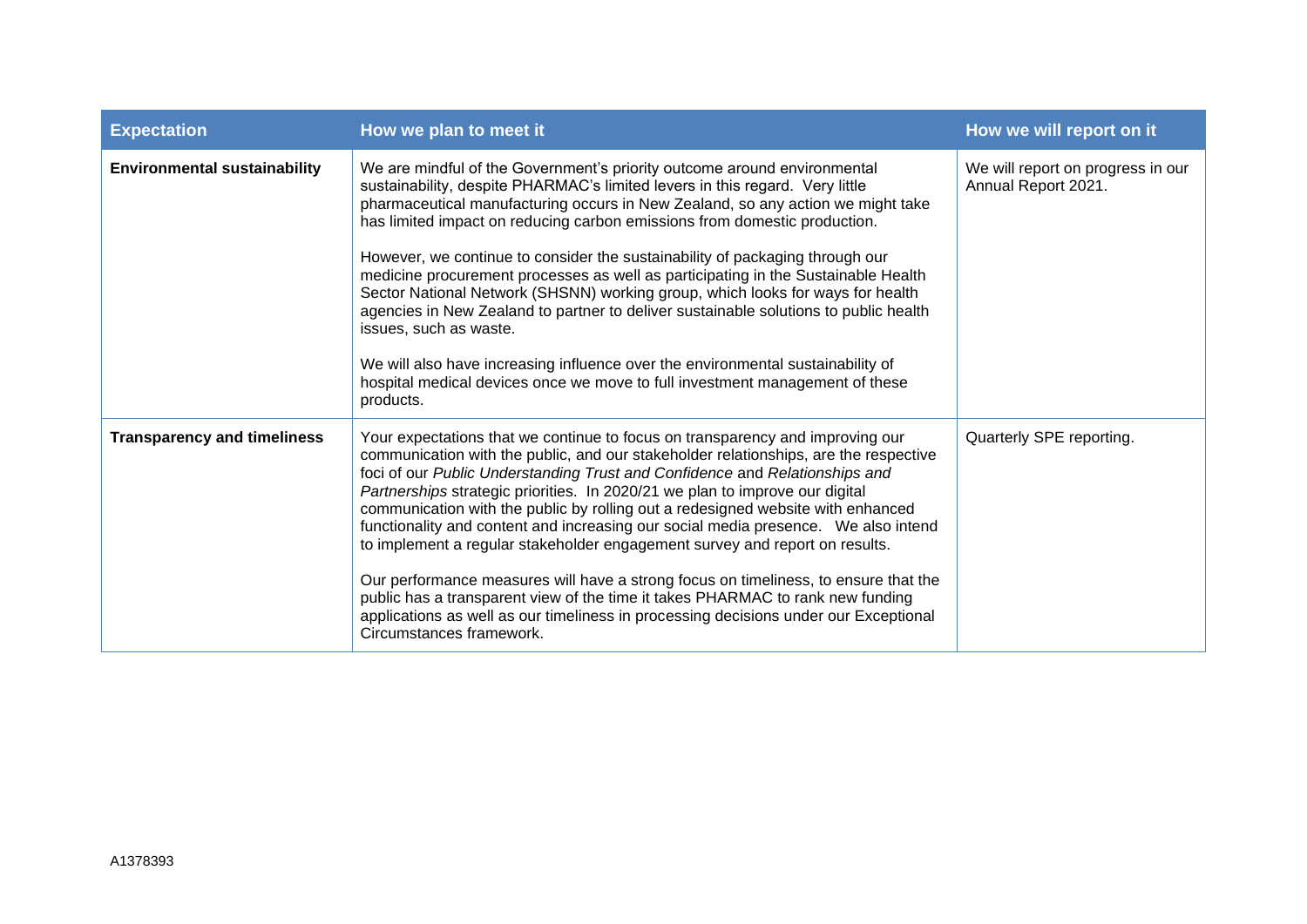| <b>Expectation</b>                  | How we plan to meet it                                                                                                                                                                                                                                                                                                                                                                                                                                                                                                                                                                                                                                  | How we will report on it                                                                             |
|-------------------------------------|---------------------------------------------------------------------------------------------------------------------------------------------------------------------------------------------------------------------------------------------------------------------------------------------------------------------------------------------------------------------------------------------------------------------------------------------------------------------------------------------------------------------------------------------------------------------------------------------------------------------------------------------------------|------------------------------------------------------------------------------------------------------|
| <b>Medical devices</b>              | We note your expectation that our strategic priority work to transition to full<br>management of medical devices recognises the impacts on local NZ device suppliers<br>and DHB service delivery requirements. In order to make progress with applying our<br>management approach to hospital medical devices, continued engagement with both<br>DHBs and industry is essential. We intend to consult with the sector during 2020/21<br>on next steps for medical devices, but due to the impacts of COVID-19 will do so at<br>time when there is less pressure on the sector. We shall also continue to support the<br>delivery of the FPIM programme. | Quarterly SPE reporting.                                                                             |
| <b>Medicines for rare disorders</b> | In recent years, PHARMAC has undertaken a range of activities attempting to make<br>clinically effective medicines for rare disorders more affordable and accessible. This<br>work has built on insights from the pilot Request for Proposals (RFP) that<br>commenced in 2014, which demonstrated that competition could be introduced into<br>this market.                                                                                                                                                                                                                                                                                             | We will continue to provide<br>relevant ad hoc updates through<br>our regular ministerial reporting. |
|                                     | Over the past few years there have been significant shifts in policy settings in<br>jurisdictions around the world and we continue to watch these developments with<br>interest. Updated funding mechanisms and methods of evaluating medicines for rare<br>disorders have been aimed at providing greater clarity for patients and suppliers,<br>improving the efficiency of regulatory processes and/or providing more timely<br>assessment processes.                                                                                                                                                                                                |                                                                                                      |
|                                     | In 2019 PHARMAC staff published a report on funding medicines for rare disorders,<br>outlining the international and national landscape from PHARMAC's perspective. We<br>intend to build on our recent work in this area.                                                                                                                                                                                                                                                                                                                                                                                                                              |                                                                                                      |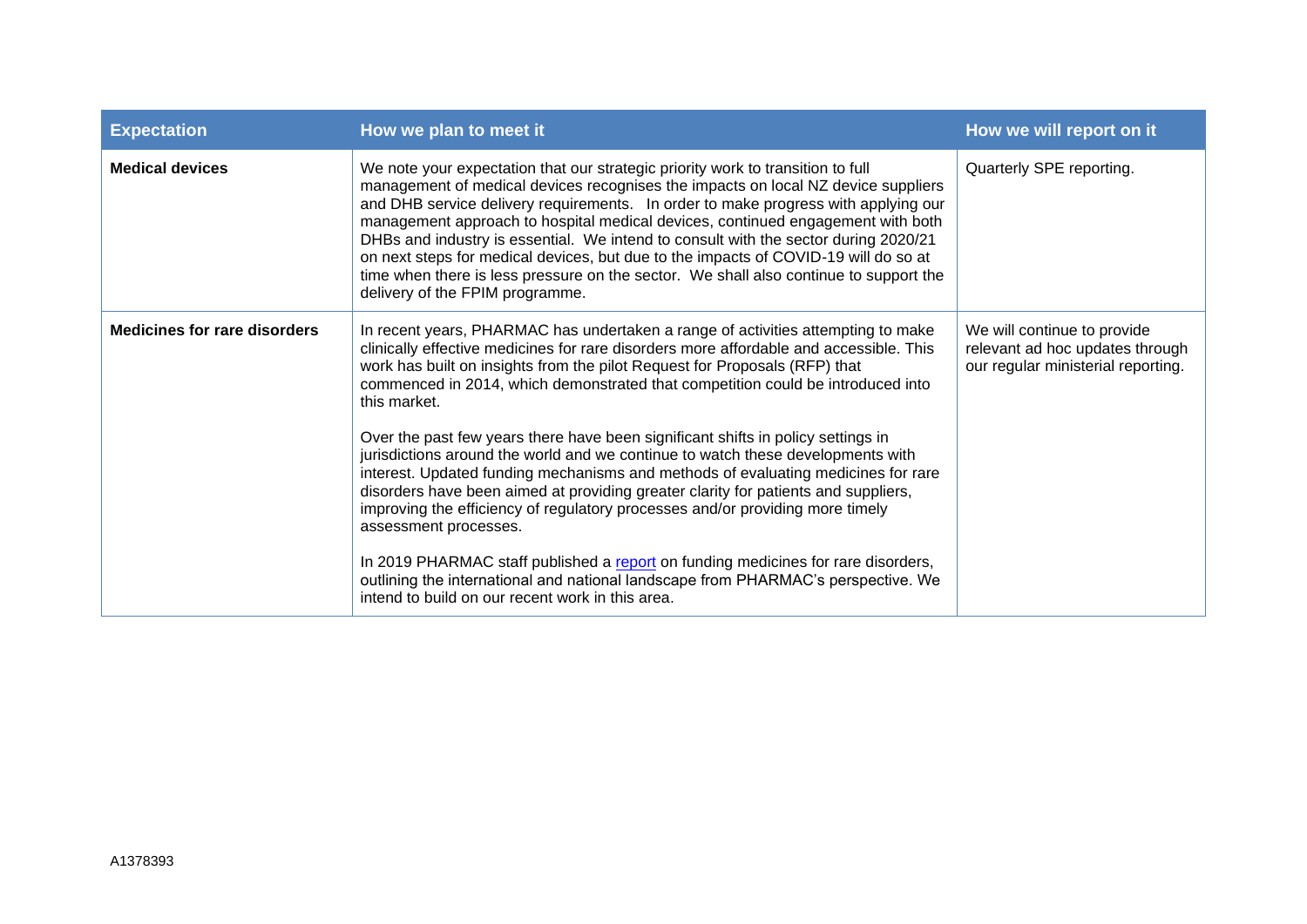| <b>Expectation</b>                   | How we plan to meet it                                                                                                                                                                                                                                                                                                                 | How we will report on it                                                           |
|--------------------------------------|----------------------------------------------------------------------------------------------------------------------------------------------------------------------------------------------------------------------------------------------------------------------------------------------------------------------------------------|------------------------------------------------------------------------------------|
| <b>Response to disease outbreaks</b> | PHARMAC has been involved in the procurement of vaccines since 2014 and has<br>been managing the National Immunisation Schedule since 2012. The Ministry of<br>Health is responsible for implementation and promotion activities for vaccines that<br>PHARMAC lists on the National Immunisation Schedule.                             | We will keep you informed of<br>progress through our regular<br>monthly reporting. |
|                                      | We note your expectation we continue to work closely with the Ministry of Health and<br>DHBs as a matter of priority on the supply of vaccines in New Zealand and the<br>response to potential future disease outbreaks.                                                                                                               |                                                                                    |
|                                      | We are collaborating with the Ministry of Health and MBIE on the COVID-19 vaccine<br>strategy. In May 2020, Cabinet agreed to invest in New Zealand and international<br>research and development and manufacturing capability related to potential COVID-<br>19 vaccines, as part of a broader and developing vaccine strategy.       |                                                                                    |
|                                      | PHARMAC has also contacted the Ministry of Health seeking opportunities to work<br>collaboratively to develop guidelines and protocols for the different roles and<br>responsibilities we and other sector players have with regard to vaccines. We have<br>also asked the Ministry of Health to involve PHARMAC in work to establish: |                                                                                    |
|                                      | national policies and processes for monitoring and responding to outbreaks;<br>$\bullet$                                                                                                                                                                                                                                               |                                                                                    |
|                                      | clear accountabilities/responsibilities within the health sector for decision-<br>$\bullet$<br>making, and;                                                                                                                                                                                                                            |                                                                                    |
|                                      | communication channels to activate outbreak response activities by all players<br>$\bullet$<br>in the sector and manage all day-to-day queries from media, primary care and<br>others.                                                                                                                                                 |                                                                                    |
|                                      | This work is likely to result in an updated MOH/DHB/PHARMAC Memorandum of<br>Understanding in relation to vaccines will provide an opportunity to clarify roles and<br>responsibilities as well as reflect the expectation for greater communication amongst<br>all parties in these circumstances.                                    |                                                                                    |